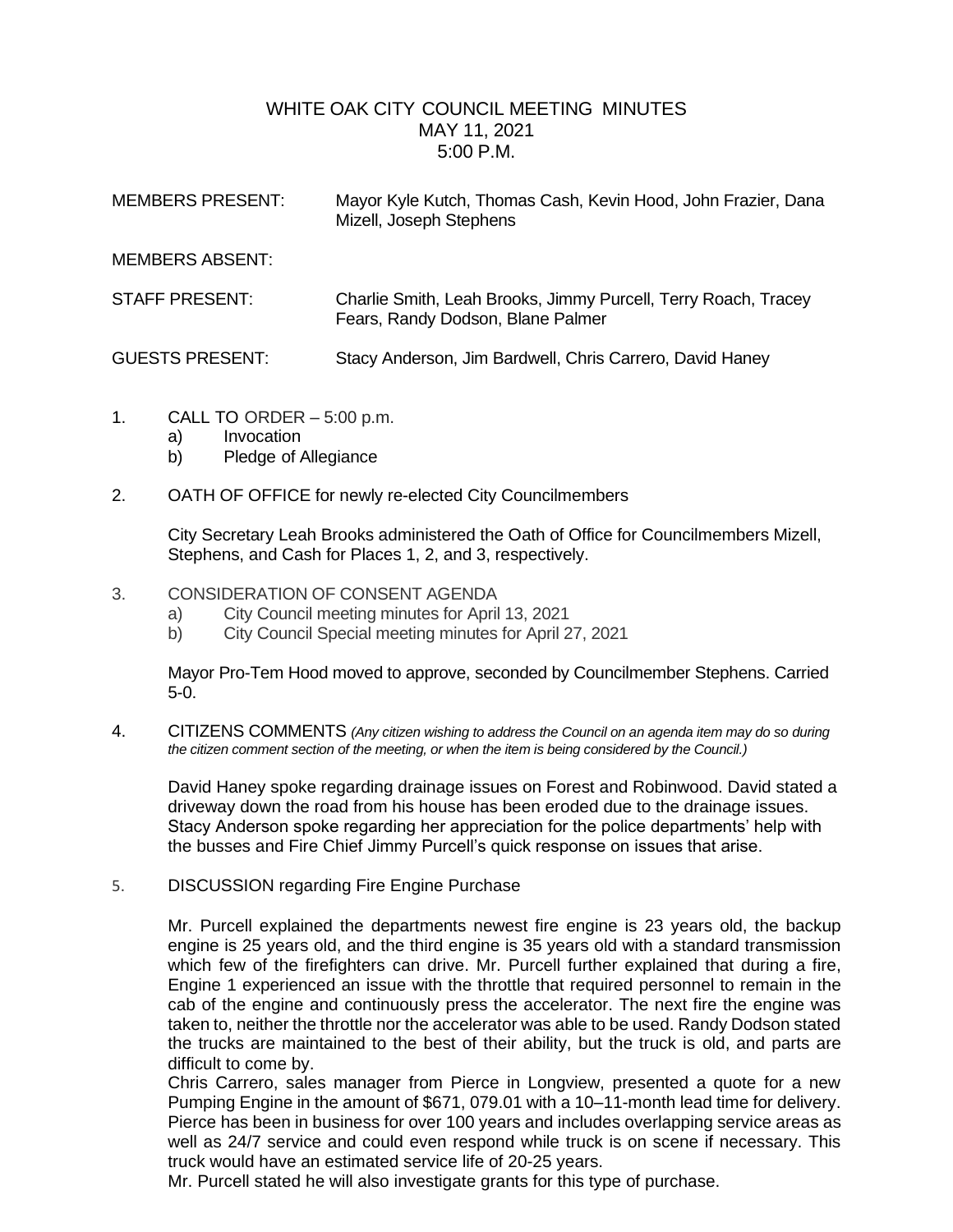6. CONSIDERATION of Ordinance 2021-06 Amending Section 30-40 Authority of Fire Official, of the City of White Oak Code of Ordinances

Mr. Purcell stated the Fire Chief should have ultimate authority over the Fire Department.

Councilmember Frazier moved to approve, seconded by Mayor Pro-tem Hood. Carried 5-0.

7. CONSIDERATION of Ordinance 2021-07 Amending Chapter 30: Fire Prevention and Protection, Sections 1 and 2 of the City of White Oak Code of Ordinances

Mr. Purcell stated the city is currently operating under old fire codes and this ordinance will adopt the 2018 codes. The current fire ISO rating is a 4 and the goal is for that to be as low as possible.

Mayor Pro-tem Hood moved to approve, seconded by Councilmember Mizell. Carried 5- 0.

8. CONSIDERATION of Ordinance 2021-08 Amending Chapter 14: Buildings and Building Regulations, Sections 31, 171, 174, 346, 347, 471, 481, 490, 492, 500, 501, 510, 511, 520, and 521 of the City of White Oak Code of Ordinances

City Coordinator Charlie Smith explained that after the ISO Auditor review, a large part in reducing the ISO rating for buildings will come from adopting codes that are within 5 years of the current year. The building ISO rating is currently a 9 and adopting the 2018 codes will be a major step forward in lowering that rating.

Councilmember Mizell moved to approve, seconded by Councilmember Cash. Carried 5-0.

9. CONSIDERATION of Planning and Zoning Board Appointment for Jeff Loftis

Mr. Smith advised the Planning and Zoning Board is down one member and Jeff Loftis, who is currently serving on the Board of Adjustments and willing to transfer to fill the Planning and Zoning vacancy.

Councilmember Cash moved to approve, seconded by Councilmember Stephens. Carried 5-0.

10. CONSIDERATION of White Oak ISD Interlocal Agreement for Library Funding

Mr. Smith explained the current interlocal agreement was signed in 2016 for a length of 5 years, ending in November of 2021. Currently, the agreement allows for the City to contribute up to \$30,000 to fund the library. Previously, WOEDCO was contributing however contributions were taken up by the City due to better income. Mr. Smith suggested going to WOEDCO with a proposition to split the \$30,000 evenly.

Mayor Pro-Tem Hood moved to approve continued funding with WOEDCO splitting the \$30,000, seconded by Councilmember Cash. Carried 5-0.

11. CONSIDERATION of Resolution 2021-10 authorizing WOEDCO to enter into an economic development performance agreement with All-In Investments, LLC.